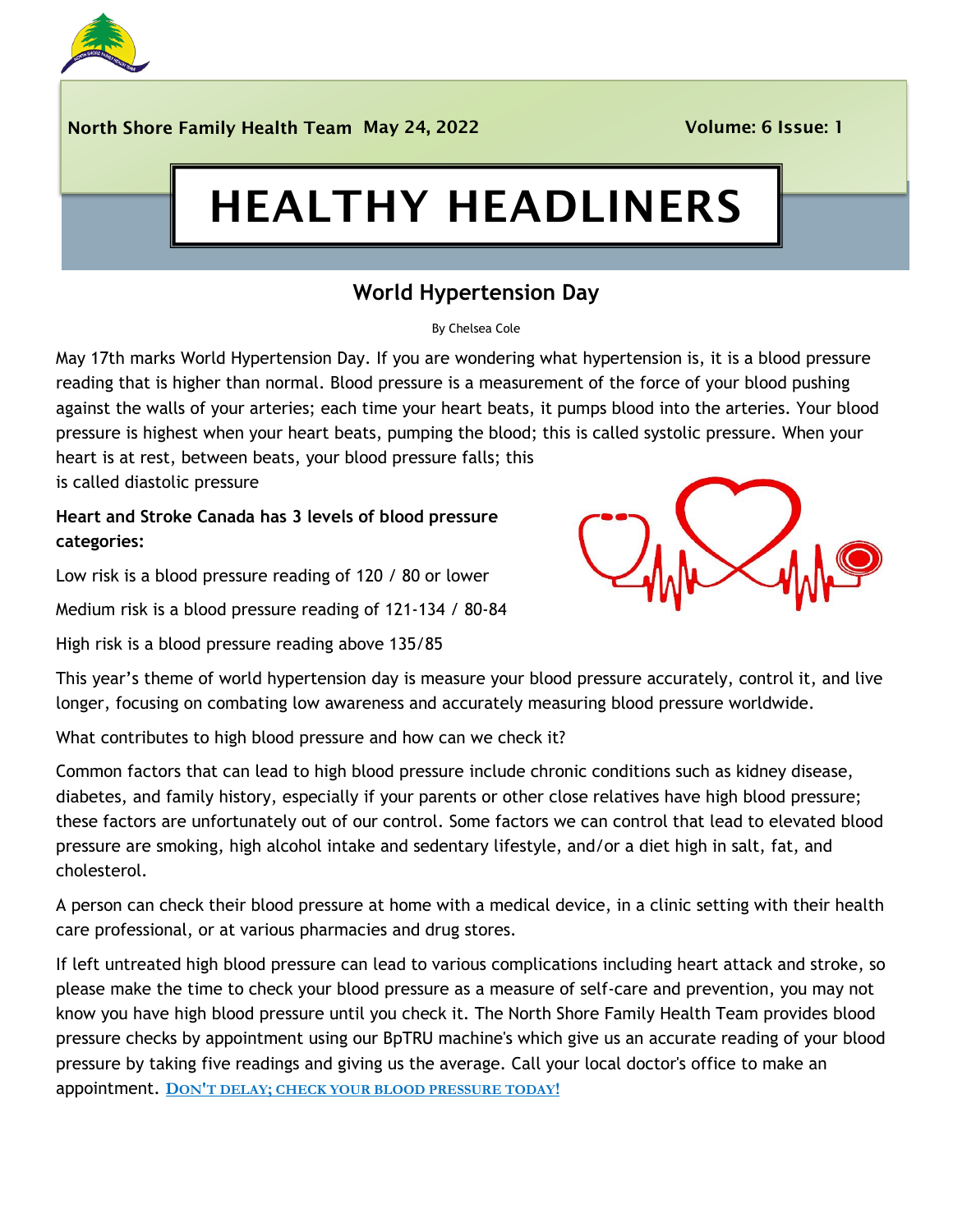

#### **I Tested Positive for Covid, Now What Do I Do?**

By Cathy Cook



*I recently tested positive for Covid-19 so I thought I would take the time to tell you my story in the hop[es tha](https://newsandletters.org/covid-19-a-world-historic-threat/)t it takes*  a bit of the mystery and fear out of a positive test result. This is just my example and not everyone will [exper](https://newsandletters.org/covid-19-a-world-historic-threat/)ience the *same as me but at the very least it gives people some idea of what to expect.*

Do you ever wake up and think gee something feels off today? Well that happened to me recently but I didn't think anything of it and continued with my day. For work purposes I am required to do covid tests twice weekly. So, I did my usual test in the morning and the result was negative, off to work I go. After I got there, I still didn't feel quite right so I thought better to be safe than sorry, so I sent an email off to my boss and went home. Being the anal person that I am sometimes, I tested myself again in the afternoon and the results were still negative.

The next morning, I woke at my usual time for work but on this day, I felt worse than [I did](https://creativecommons.org/licenses/by-sa/3.0/) the day before. Now it felt like I was getting a chest cold. So, I set up another covid test and the results still showed negative. At this point I just had a feeling that something was not right so I sent another email to my boss telling her that I was worse and that was still testing negative, but I would stay home for another day. As the day progressed, I felt steadily worse and by the time I went to bed that night I felt as though I was getting a real bad cold.

I slept well that night but when I woke the next morning I was stuffed up, tired and just feeling lousy. So, off to perform another covid test and this time, to quote my funny, furry friend, Pluto the talking dog, oh, oh spaghettio's, I've tested positive. Now what do I do?

As I had done the previous 2 days, I sent an email to my boss to say I had a positive result and would let her know when the results changed. I continued to treat this as a cold and took the usual remedies that I would take when I have a cold. There is something to be said about Vicks VapoRub, which I have used since I was a child, this gave me instant relief from whatever chest cold symptoms I experienced, and it helped clear my sinuses.

So now I'm officially isolating and continued that for the next 5 days. I continued to administer covid tests on myself each day and it wasn't until Sunday which was 5 days from the day, I had the positive result that I got my first negative test again.

Our work policy is that I must remain home until I have 2 negative results in a row. In the end I was back to work Monday morning feeling a few aftereffects of a cold and a little tired but nothing more than that.

I can honestly say that my case was mild compared to others for sure and I am thankful that it was mild. It does make me wonder though, what would my experience have been like if I hadn't kept up with my vaccinations?

Something else that I thought about was the fact that I was 2 days testing negative but experiencing mild symptoms. I guess that's part of the reason why they tell people that if you are not feeling well to stay home.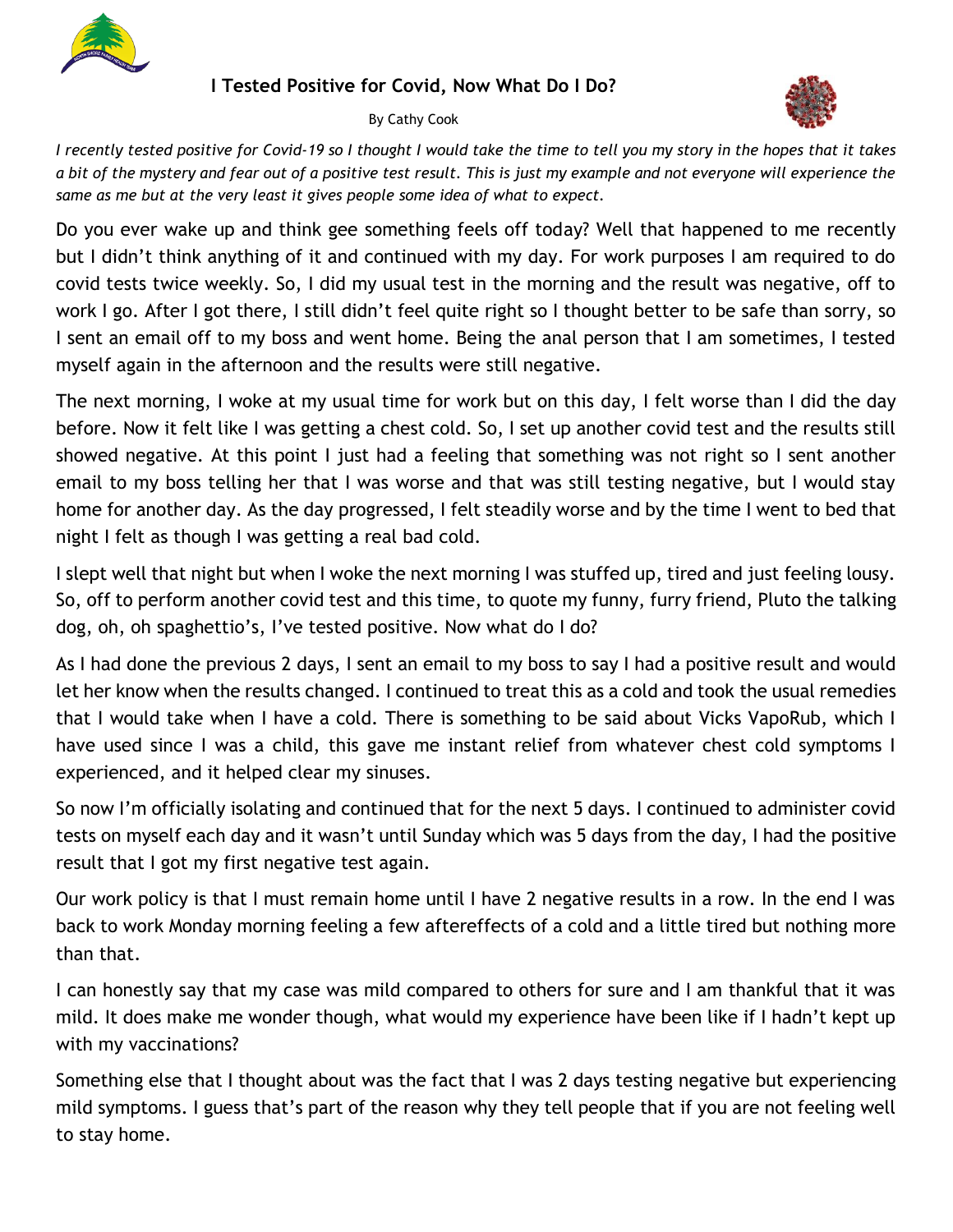

# **Ticks and Tick Safety**

*The following information was taken from "Don't get TICKED outdoors!", Thunder Bay District Health Unit, as found on tbdhu.com/ticks.* 

The bacteria from a tick bite can be transmitted to human after a blacklegged tick has fed for 24 or more hours. Most ticks found in the Thunder Bay District are wood ticks and do not carry the Lyme disease bacteria.

#### **Prevent the Bite**

- 1. Cover up. Protect yourself when you are active outdoors. Wear long sleeves, tuck pants in socks and wear light coloured clothing so ticks are more easily noticed.
- 2. Use bug spray. Follow the directions and use bug spray containing DEET or Icaridin on clothes and exposed skin to keep bugs away.
- 3. Check yourself and your pets. Do a tick check before heading indoors (home, camp, tent). Look in warm, hidden areas on the body including armpits, in and around the hair and ears, between the legs, and the back of the knees. Don't forget the family pet; in and around the ears, on the belly and between the toes.



# **Know the Tick**

Ticks can range in size from a poppy seed in the nymph stage to a pea when they are engorged and full of blood. Wood (dog) ticks are larger than blacklegged (deer) ticks.

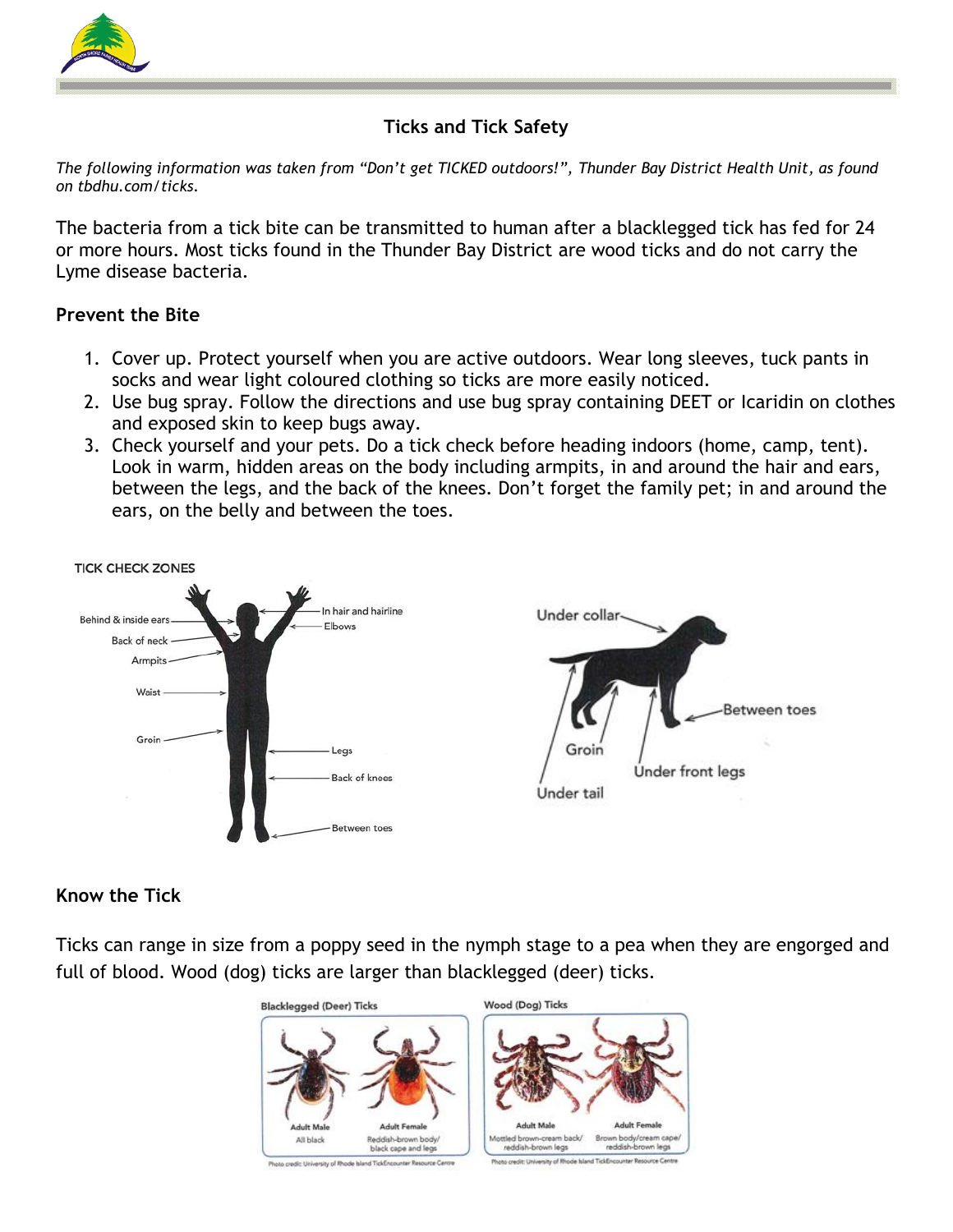

#### **Remove the Tick**

Ticks bite, draw blood, engorge, and then drop off. The tick's mouth will be under the skin, but the head and body will be sticking out. Follow these steps to remove:

- Don't burn off or smother (i.e. Vasaline)
- Use fine-tipped tweezers. Grab the head as close to the skin as possible.
- Pull up slowly until the tick is completely removed. Do not twist or turn.
- Put it in a clean container and mark the date and geographic location of where the tick was picked up.
- Wash the area with soap and water or apply rubbing alcohol.
- Monitor for unusual symptoms; see a health care provider if concerned.

#### **Submit the Tick**

If you think it's a blacklegged tick or are not sure:

- Put the tick in a clean container and mark the date and geographic location of where the tick was picked up.
- Bring it to the Health Unit for identification for Monday to Friday, 8:30 am to 4:30 pm., 999 Balmoral Street, Thunder Bay or in the district you can drop it off at the nearest Health Unit office.
- Wait for a call from the Health Unit.

#### **Sun Safety**

The following information is taken from the Sun Safety & Tanning article as found on [www.tbdhu.com/sunsafety](http://www.tbdhu.com/sunsafety)

We all love sunny days, but the sun can be damaging to our health without the proper precautions. Holes in the earth's natural defence against ultraviolet (UV) rays – the ozone layer – have left us at an even higher risk for skin cancer.

Skin cancer is a serious, possible side effect of too much sun exposure. Despite Canada's reputation for being a "cold" country, on average Canadians are at a higher risk of developing skin cancer than those in "sunny" countries because we are closer to the hole in the ozone layer above us. In fact, at current rates, approximately 1 in 7 Canadians will develop skin cancer in their lifetimes.

Here are a few sun safety tips:

- Cover up wear a wide brimmed hat and long-sleeved shirt and pants and use sunscreen (SPF of 30 or more that protects against UVA and UVB) on any exposed skin.
- Seek shade avoid going outside between 11 am and 5 pm and keep within shady areas whenever possible.
- Wear Sunglasses choose glasses that offer 100% UV protection.
- Check the UV index for our area every day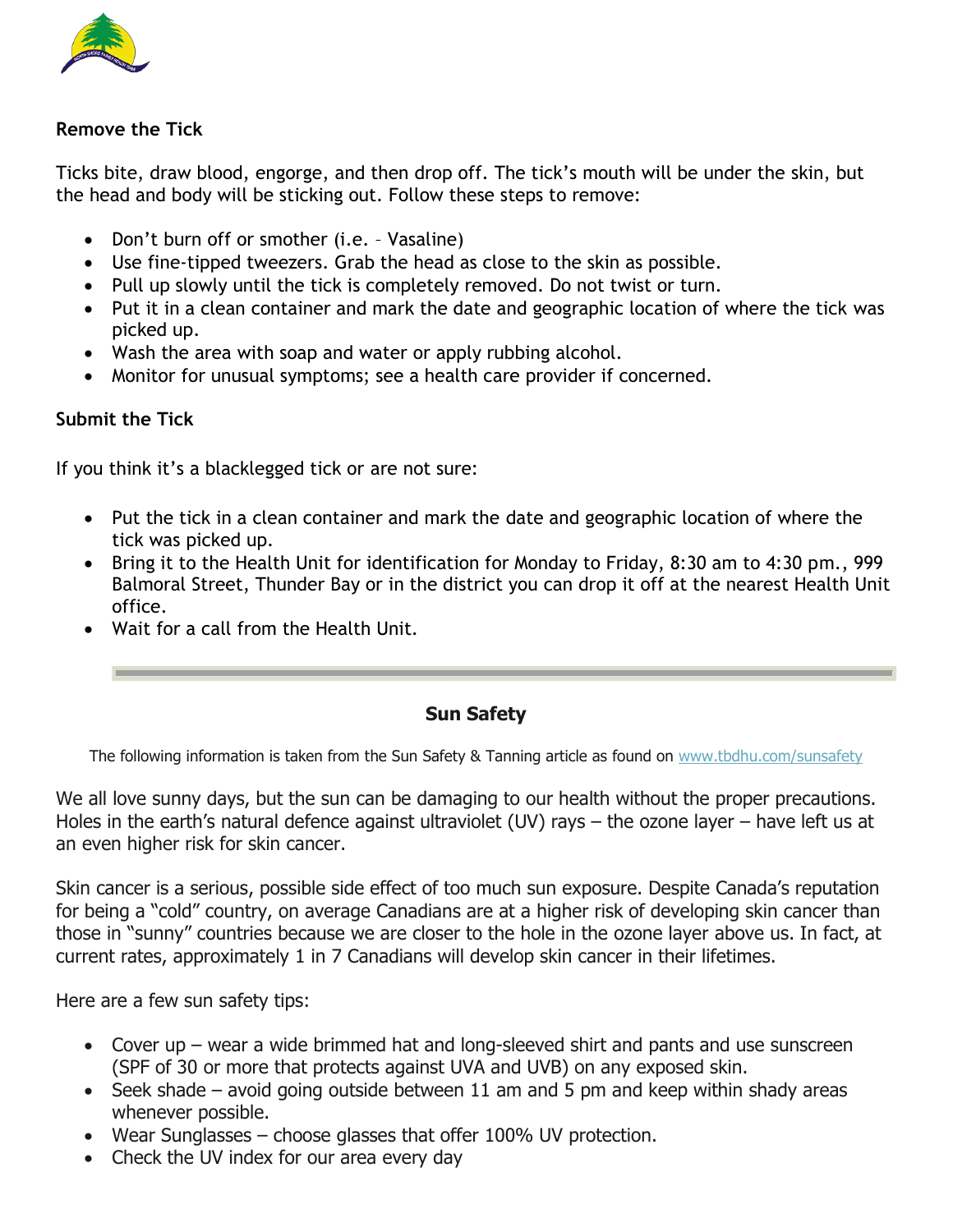



The Screen for Life Coach will be visiting your community in 2022!

All safety protocols are in place to keep clients and staff safe.



# **Suspect Stroke? Minutes Matter!**

Stroke is a medical emergency. Check out the video link below.

<https://bit.ly/Suspect-Stroke-Minutes-Matter>

This video highlights a patient and family member's stroke journey while simultaneously demonstrating the delays while self-transporting (split screen left) and the benefits of time savings when accessing EMS (split screen right) to the emergency department.

Northwestern Ontario residents drive to the hospital instead of accessing emergency medical services (EMS) when suspecting stroke. The importance of accessing EMS in stroke care is imperative in our Northwestern Ontario region due to the vast geography.

**Do not delay access to stroke care. Recognize FAST: Face-Is it drooping? Arms-Can you raise both? Speech-Is it slurred or jumbled? and Time, to call 911 or your local emergency number.** 

To learn more about stroke: [www.nwostroke.ca](http://www.nwostroke.ca/)